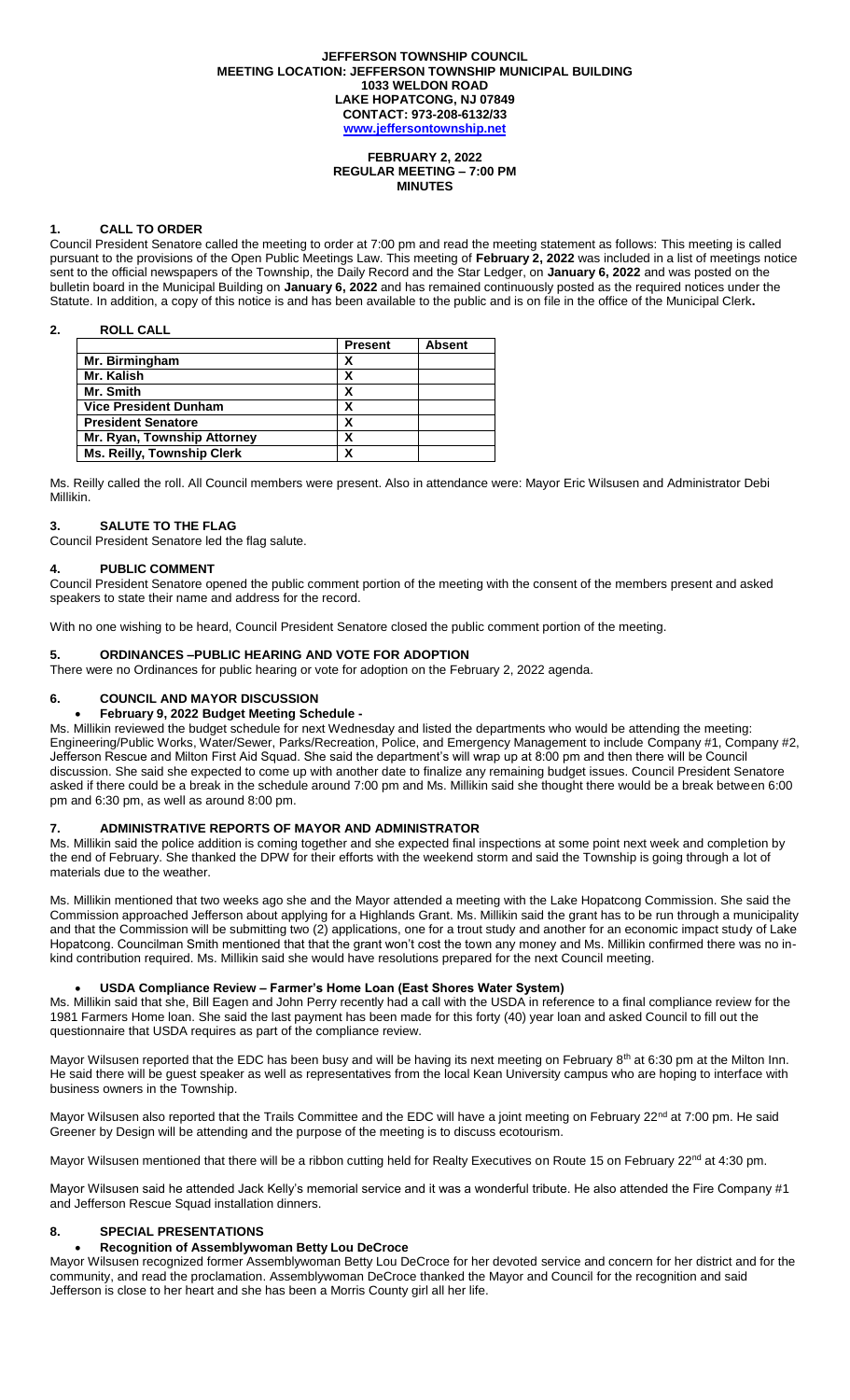## **9. COUNCIL REPORTS**

Councilman Kalish said he attended the Rescue Squad Dinner. He said that the DPW does an unbelievable job with the Township roads and mentioned that the price of salt has risen forty percent (40%). He thanked Ms. Reilly for sending out the budget schedule to Council. Councilman Kalish said he is glad Council is addressing the smoking Ordinance tonight and moving forward.

Councilman Smith reported attending the Fire Company #1, Fire Company #2, and rescue squad dinners. He said it's a great opportunity to honor the people who volunteer. He offered kudos to the Road Department for their efforts.

Councilman Birmingham said he was unable to attend Fire Company #1's dinner due to a prior commitment. He said he attended the virtual Rockaway River Watershed meeting, where they recapped last year's projects. He mentioned that of the eighteen (18) towns that the Rockaway River runs through, Jefferson has the biggest swath of the river.

Councilman Birmingham commended the Township for locking in the Morris County Cooperative Pricing Council contracts that are listed on tonight's agenda.

Council Vice President Dunham stated that he also attended Jack Kelly's funeral mass. He thanked the Fire Department, Milton First Aid Squad, American Legion, Mayor Wilsusen and Council President Senatore for their attendance and said the family was appreciative. He said that Mr. Kelly did a lot for Jefferson.

Council Vice President Dunham also mentioned attending Tom Hansen's wake. He said Mr. Hansen was very active with Jefferson Arts and Milton Recreation.

Council Vice President Dunham told the other Council members that because the Township doesn't have a separate water authority, the Council is the authority and that's the reason the USDA is using the term "board" on its compliance sheet.

Council Vice President thanked dispatch, the Police, Emergency Services, the Fire Departments and Emergency Managements for responding to people in need, either at home or on the road, during the recent storm. He said such responses can often be a dangerous task.

Council Vice President Dunham thanked the Police Department for being out on the cable project and said he was glad the Township's Ordinances require those safety measures.

Council President Senatore reported attending Jack Kelly's memorial service. She said it was very moving to see the Navy there and to see the VFW salute him. She said Mr. Kelly and his wife were incredible people.

Council President Senatore thanked the DPW for all their efforts. She congratulated Mason Street and Mr. Mulvihill for winning the EDC's business decorating contest. She said she appreciated the surrounding towns helping out with the cable projects and keeping the residents safe.

# **10. ORDINANCES – FIRST READING**

## **ORDINANCE #22-01**

**ORDINANCE AMENDING CHAPTER 403, SMOKING; SALE OF TOBACCO PRODUCTS, SPECIFICALLY SECTION 403-1 ENTITLED "DEFINITIONS", SECTION 403-2 ENTITLED "PROHIBITION OF SMOKING IN PUBLIC PLACES; SIGNS TO BE POSTED," AND SECTION 403-6 ENTITLED "ENFORCEMENT"**

**WHEREAS**, the Jefferson Township Council has reviewed the Township Code regarding smoking and has determined that revisions are necessary to include the prohibition of smoking on all Township leased or owned property and in all Township leased or owned buildings.

**NOW THEREFORE, BE IT ORDAINED,** by the Township Council of the Township of Jefferson, County of Morris, State of New Jersey, that the Jefferson Township Municipal Code is hereby amended to revise Section 403-1 "Definitions", Section 403-2 "Prohibition of Smoking in Public Places; Signs To Be Posted." and Section 403-6 "Enforcement," as follows:

# **SECTION I**

**Section 403-1** of the Jefferson Township Municipal Code is hereby amended by adding the following definitions:

#### **Township Properties.**

All lands and grounds leased or owned by Jefferson Township, including but not limited to all recreation fields, parking areas and grounds adjacent to the buildings leased or owned by Jefferson Township.

**Section 403-2** of the Jefferson Township Municipal Code is hereby amended as follows:

- A. Smoking in Public Buildings, on Township properties, on recreation properties and on Board of Education properties as herein defined within the Township of Jefferson is prohibited.
- B. "No Smoking" signs or the international no smoking symbol (consisting of a pictorial representation of a burning cigarette enclosed in a red circle with a diagonal red line through its cross-section) shall be posted at each public building entrance and within said building, as well as at conspicuous locations on Township properties, on recreation properties and Board of Education properties, in a number and in a manner determined by the administrator in charge of each such building or on such Township property, Board of Education property or recreation property to be sufficient to inform the public that there is no smoking allowed within the public buildings or on any such Township, Board of Education or recreation properties. The signs may contain a warning that smoking within the building or on any such property is subject to a fine. The failure to post any such sign shall not be a defense to a violation of this chapter.
- C. This prohibition does not apply to persons on Township roads.

**Section 403-6** of the Jefferson Township Municipal Code is hereby amended as follows:

The enforcement authorities of this chapter shall be the police officers of the Township of Jefferson, the Health Officer of the Township of Jefferson, and the Township Code Enforcement Officer, and their respective designees.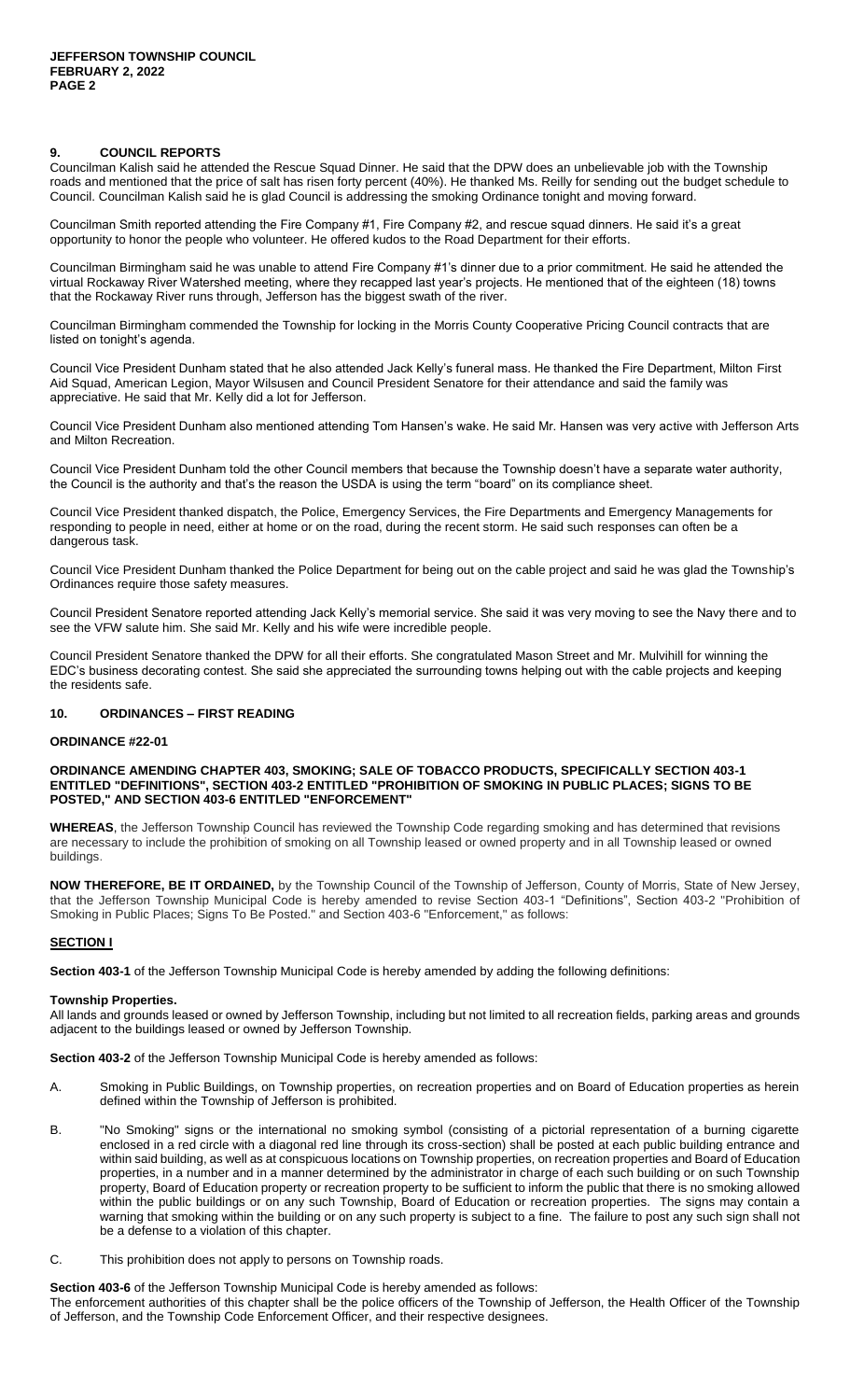## **SECTION II**

All ordinances or parts of ordinances inconsistent with this Ordinance are hereby repealed to the extent of such inconsistencies.

#### **SECTION III**

If any article, chapter, subchapter, paragraphs, phrase or sentence is, for any reason, held to be unconstitutional or invalid, said article, chapter, subchapter, paragraph, phrase or sentence shall be deemed severable.

# **SECTION IV**

This Ordinance shall take effect immediately upon final publication as provided by law.

Following introduction, the above Ordinance will be published in accordance with the law and a Public hearing will be held on **February 16, 2022.**

# **INTRODUCED:** February 2, 2022 **ADOPTED:**

| <b>Council Member</b>        | <b>By</b> | 2 <sup>nd</sup> | <b>Yes</b> | No | <b>Abstain</b> | <b>Absent</b> | <b>By</b> | 2nd | Yes | <b>No</b> | <b>Abstain</b> | <b>Absent</b> |
|------------------------------|-----------|-----------------|------------|----|----------------|---------------|-----------|-----|-----|-----------|----------------|---------------|
| Mr. Birmingham               |           |                 | X          |    |                |               |           |     |     |           |                |               |
| Mr. Kalish                   |           |                 | X          |    |                |               |           |     |     |           |                |               |
| Mr. Smith                    | ⋏         |                 | X          |    |                |               |           |     |     |           |                |               |
| <b>Vice President Dunham</b> |           |                 | X          |    |                |               |           |     |     |           |                |               |
| <b>President Senatore</b>    |           | Х               | X          |    |                |               |           |     |     |           |                |               |

#### **11. MINUTES**

# **January 19, 2022 - Regular**

| <b>Council Member</b>        | Βv | 2 <sub>nd</sub> | Yes | No | <b>Abstain</b> | <b>Absent</b> |
|------------------------------|----|-----------------|-----|----|----------------|---------------|
| Mr. Birmingham               |    |                 | Χ   |    |                |               |
| Mr. Kalish                   |    |                 | Χ   |    |                |               |
| Mr. Smith                    |    |                 | Χ   |    |                |               |
| <b>Vice President Dunham</b> |    |                 | Χ   |    |                |               |
| <b>President Senatore</b>    |    |                 |     |    |                |               |

#### **12. CONSENT AGENDA\***

**\*Matters listed on the Consent Agenda Resolution are considered routine and will be enacted by one motion of the Council and one roll call vote. There will be no separate discussion of these items unless a Council member requests an item be removed for consideration.**

# **\*PERMITS/LICENSES**

- **Animal Care Facility License #21-07**
	- **Save the Satos**

**February 3, 2022 Through June 30, 2022**

## **\*APPOINTMENTS**

**None for February 2, 2022**

#### **\*CONSENT AGENDA RESOLUTIONS:**

- 22-48 Resolution Authorizing the Payment of Bills
- 22-49 Resolution Authorizing Assignment of a Tax Sale Certificate Certificate of Sale #21-00011, Block 278, Lot 1
- 22-50 Resolution Authorizing a Temporary Budget Amendment
- 22-51 Resolution Approving Title VI Dial A Ride Program Non-Discrimination Policy
- 22-52 Resolution Authorizing the Refund of Planning Department Escrow Fees and the Closure of Certain Escrow Accounts
- 22-53 Resolution Authorizing Contracts With Certain Approved Morris County Cooperative Pricing Council Contract Vendors for Contracting Units – Griffith-Allied Trucking, LLC (d/b/a/ Allied Oil) – Diesel Fuel
- 22-54 Resolution Authorizing Contracts With Certain Approved Morris County Cooperative Pricing Council Contract Vendors for
- Contracting Units Griffith-Allied Trucking, LLC (d/b/a/ Allied Oil) Gasoline 22-55 Resolution Authorizing Contracts With Certain Approved NJ State & Morris County Cooperative Pricing Council Contract
- Vendor for Contracting Units Atlantic Communications 22-56 Resolution Authorizing Contracts With Certain Approved Morris County Cooperative Pricing Council Contract Vendors for
- Contracting Units Atlantic Salt, Inc. 22-57 Resolution Authorizing Contracts With Certain Approved NJ State & Morris County Cooperative Pricing Council Contract Vendor for Contracting Units – Firefighter One, LLC
- 22-58 Resolution Authorizing Contracts With Certain Approved State Contract Vendors For Contracting Units Pursuant To N.J.S.A. 40A:11-12a Chas S. Winner, Inc. (d/b/a/ Winner Ford)
- 22-59 Resolution Authorizing a Professional Services Agreement for Engineering to Mott MacDonald For the Wastewater Study
- Associated with the Highland Grant Project 22-60 Resolution Authorizing J. Caldwell & Associates LLC to Complete the Township's 3<sup>rd</sup> Round Affordable Housing Element and Fair Share Plan

| Council Member          | B٧ | 2 <sub>nd</sub> | Yes | <b>No</b> | <b>Abstain</b> | <b>Absent</b> |
|-------------------------|----|-----------------|-----|-----------|----------------|---------------|
| Mr. Birmingham          |    |                 |     |           |                |               |
| Mr. Kalish<br>Mr. Smith |    |                 |     |           |                |               |
|                         |    |                 |     |           |                |               |
| Vice President Dunham   |    |                 |     |           |                |               |
|                         |    |                 |     |           |                |               |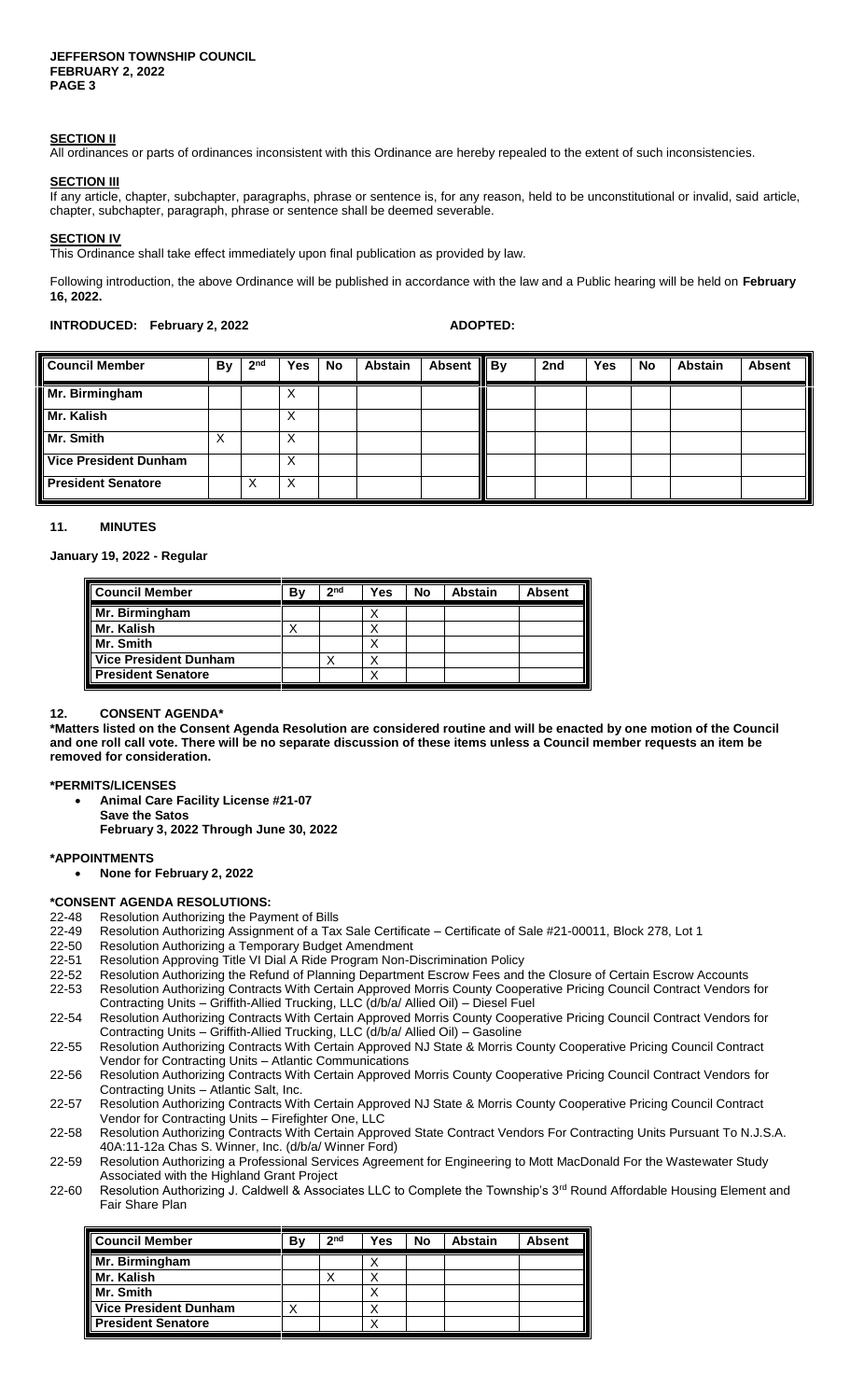# **13. PUBLIC COMMENT**

Council President Senatore opened the public comment portion of the meeting with the consent of the members present and asked speakers to state their name and address for the record.

Bob Mulvihill – 28 Mason Street

Mr. Mulvihill said he buys and sells a lot of salt and the price of salt has not gone up, but prices have been raised due to fuel costs and shipping.

With no one else wishing to be heard, Council President Senatore closed the public comment portion of the meeting.

# **14. EXECUTIVE SESSION**

 $\boxtimes$ 

# **RESOLUTION #22-61 - "RESOLUTION PROVIDING FOR A MEETING NOT OPEN TO THE PUBLIC IN ACCORDANCE WITH THE PROVISIONS OF THE NEW JERSEY OPEN PUBLIC MEETINGS ACT, N.J.S.A. 10:4-12"**

**WHEREAS,** the Township Council of the Township of Jefferson is subject to certain requirements of the Open Public Meetings Act, N.J.S.A. 10:4-6, et seq.; and

**WHEREAS,** the Open Public Meetings Act, N.J.S.A. 10:4-12, provides that an Executive Session, not open to the public, may be held for certain specified purposes when authorized by Resolution; and

**WHEREAS,** it is necessary for the Township Council of the Township of Jefferson to discuss in a session not open to the public certain matters relating to the item or items authorized by N.J.S.A. 10:4-12b and designated below:

(1) Matters Required by Law to be Confidential: Any matter which, by express provision of Federal law or State statute or rule of court shall be rendered confidential or excluded from the provisions of the Open Public Meetings Act.

(2) Matters Where the Release of Information Would Impair the Right to Receive Funds: Any matter in which the release of information would impair a right to receive funds from the Government of the United States.

(3) Matters Involving Individual Privacy: Any material the disclosure of which constitutes an unwarranted invasion of individual privacy such as any records, data, reports, recommendations, or other personal material of any educational, training, social service, medical, health, custodial, child protection, rehabilitation, legal defense, welfare, housing, relocation, insurance and similar program or institution operated by a public body pertaining to any specific individual admitted to or served by such institution or program, including but not limited to information relative to the individual's personal and family circumstances, and any material pertaining to admission, discharge, treatment, progress or condition of any individual, unless the individual concerned (or, in the case of a minor or incompetent, his guardian) shall request in writing that the same be disclosed publicly.

(4) Matters Relating to Collective Bargaining Agreements: Any collective bargaining agreement, or the terms and conditions which are proposed for inclusion in any collective bargaining agreement, including the negotiation of the terms and conditions thereof with employees or representatives of employees of the public body.

(5) Matters Relating to the Purchase, Lease or Acquisition of Real Property or the Investment of Public Funds: Any matter involving the purchase, lease or acquisition of real property with public funds, the setting of banking rates or investment of public funds, where it could adversely affect the public interest if discussion of such matters were disclosed.

(6) Matters Relating to Public Safety and Property: Any tactics and techniques utilized in protecting the safety and property of the public provided that their disclosure could impair such protection. Any investigations of violations of possible violations of the law.

(7) Matters Relating to Litigation, Negotiations and the Attorney-Client Privilege: Any pending or anticipated litigation or contract negotiation in which the public body is, or may become a party. Any matters falling within the attorney-client privilege, to the extent that confidentiality is required in order for the attorney to exercise his ethical duties as a lawyer.

## **Contract Negotiations – Urban Renewal Entity PILOT (Heller's Lane)**

(8) Matters Relating to the Employment Relationship: Any matter involving the employment, appointment, termination of employment, terms and conditions of employment, evaluation of the performance of promotion or disciplining of any specific prospective public officer or employee or current public officer or employee employed or appointed by the public body, unless all the individual employees or appointees whose right could be adversely affected request in writing that such matter or matters be discussed at a public meeting.

(9) Matters Relating to the Potential Imposition of a Penalty: Any deliberations of a public body occurring after a public hearing that may result in the imposition of a specific civil penalty upon the responding party or the suspension or loss of a license or permit belonging to the responding party bears responsibility.

**NOW, THEREFORE, BE IT RESOLVED** by the Township Council of the Township of Jefferson, in the County of Morris and State of New Jersey, assembled in public session on **February 2, 2022** at **7:00 P.M**. in the Township Municipal Building, 1033 Weldon Road, Lake Hopatcong, New Jersey, that the Township Council shall meet in Executive Session, from which the public shall be excluded, for the discussion of matters relating to the specific items designated above.

**BE IT FURTHER RESOLVED** that it is anticipated that the deliberations conducted in closed session may be disclosed to the public upon the determination of the Township Council that the public interest will no longer be served by such confidentiality.

Council President Senatore explained that Council would be resuming public session for the purpose of voting on Resolution #22-62.

| <b>Council Member</b>        | B٧ | 2 <sub>nd</sub> | Yes    | <b>No</b> | <b>Abstain</b> | <b>Absent</b> |
|------------------------------|----|-----------------|--------|-----------|----------------|---------------|
| Mr. Birmingham               |    | ́               | ν<br>◠ |           |                |               |
| Mr. Kalish                   |    |                 |        |           |                |               |
| Mr. Smith                    |    |                 | Х      |           |                |               |
| <b>Vice President Dunham</b> | ↗  |                 | ↗      |           |                |               |
| <b>President Senatore</b>    |    |                 |        |           |                |               |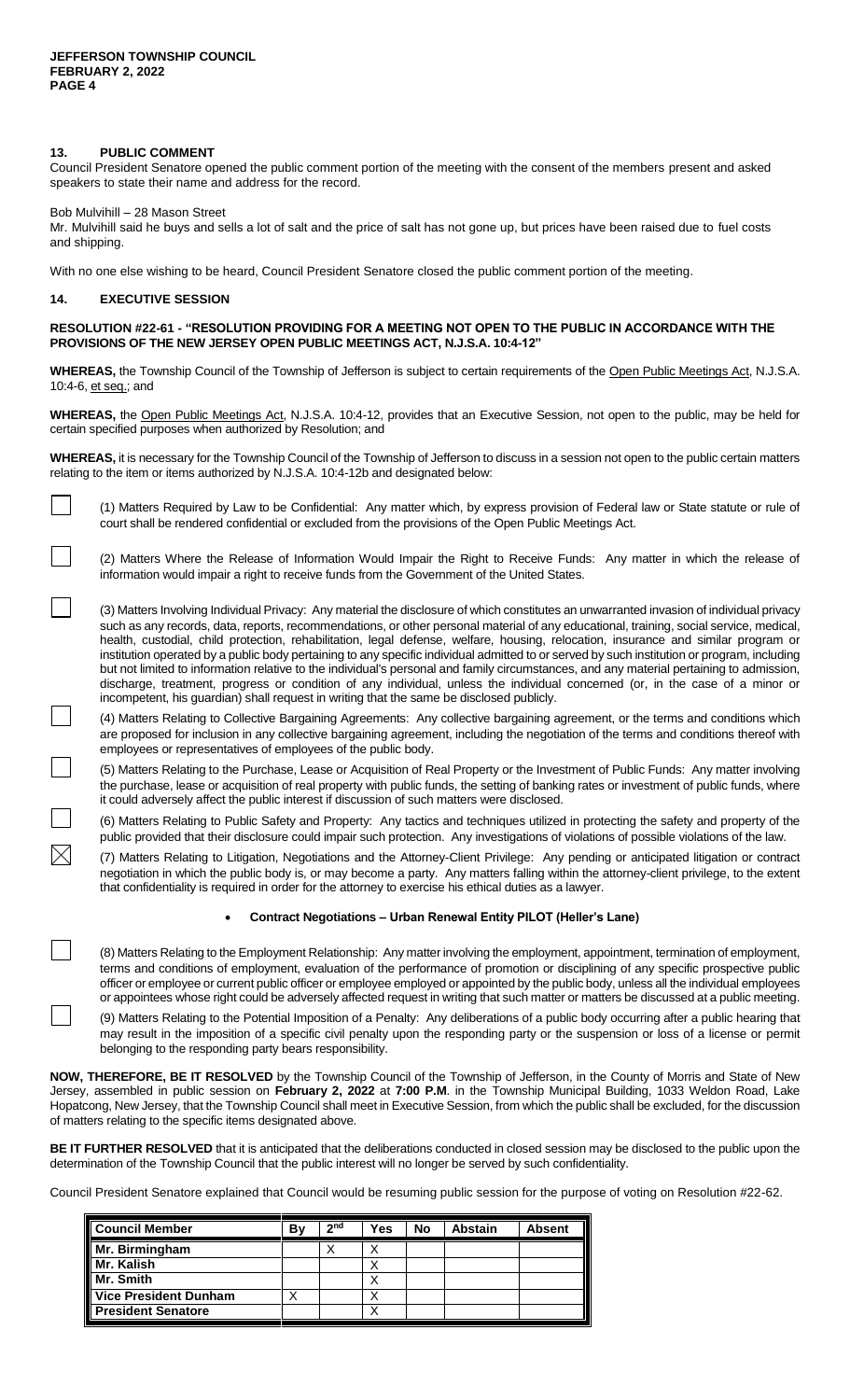Council President Senatore reconvened the public session at 8:03 pm with the consent of the members present.

#### **15. NEW BUSINESS**

# **RESOLUTION #22-62 - "RESOLUTION AUTHORIZING A PROFESSIONAL SERVICES AGREEMENT FOR REDEVELOPMENT COUNSEL – MCMANIMON, SCOTLAND & BAUMANN, LLC – FOR PERIOD DECEMBER 31, 2022"**

**WHEREAS,** the Township of Jefferson has a need for professional **Redevelopment Counsel**; and

**WHEREAS,** the Township of Jefferson, has decided to award the contract for this service as a non-fair and open contract pursuant to the provisions of N.J.S.A. 19:44A-20.5; and

**WHEREAS,** the Township of Jefferson received a proposal from **McManimon, Scotland & Baumann, LLC**, dated December 16, 2021 providing qualifications to provide **Redevelopment Counsel Services**; and

**WHEREAS**, **McManimon, Scotland & Baumann, LLC,** has completed and submitted a Business Entity Disclosure Certification which certifies that they have not made any reportable contributions to a political or candidate, committee or employee for those positions listed on the Business Entity Disclosure Certification Form in the previous one year, and that the contract will prohibit **McManimon, Scotland & Baumann, LLC,** from making any reportable contributions through the term of the contract; and

**WHEREAS**, the Chief Financial Officer (CFO) of the Township has determined and certified in writing that the value of the acquisition by the firm **McManimon, Scotland & Baumann, LLC**; and

**WHEREAS**, pursuant to N.J.A.C. 5:30-5.5 (b) a certificate showing availability of funds has been provided to the Township by the Chief Financial Officer of the Township, certifying that funds for said contract are available and are designated to a line item appropriations designated below and **totaling not to exceed \$50,000.00**.

#### **T-24-56-860-000-801**

**NOW, THEREFORE, BE IT RESOLVED,** by the Township Council of the Township of Jefferson, in the County of Morris, State of New Jersey that this professional contract is hereby authorized and approved by the Township Council. **BE IT ALSO RESOLVED:** 

| Section 1. | The Mayor and Township Clerk are hereby authorized and directed to execute and agreement with McManimon, |
|------------|----------------------------------------------------------------------------------------------------------|
|            | Scotland & Baumann, LLC, 75 Livingston Avenue, Second Floor, Roseland, New Jersey 07068 for              |
|            | Redevelopment Counsel services for the Township of Jefferson for an amount not to exceed \$50,000.00.    |

- **Section 2.** This contract is awarded as a "Professional Service" in accordance with N.J.S.A. 40A: 11-5 (1)(a) of the Local Public Contracts Law because the contract is for a service performed by a person(s) authorized by law to practice a recognized profession that is regulated by law.
- **Section 3.** The term of the agreement shall be for one year, from **January 1, 2022 through December 31, 2022**.
- **Section 4.** A notice of this action shall be printed once in the legal newspaper of the Township of Jefferson.
- **Section 5.** The resolution authorizing the award of the contract for "Professional Services" and the contract itself must be available for public inspection per the requirement of the Local Public Contract Law (N.J.S.A. 40A:11-1 et seq).
- **Section 6**. The Business Entity Disclosure Certification and the Determination of Value be placed on file with the resolution.

| <b>Council Member</b>        | B٧ | 2 <sub>nd</sub> | Yes    | <b>No</b> | <b>Abstain</b> | <b>Absent</b> |
|------------------------------|----|-----------------|--------|-----------|----------------|---------------|
| Mr. Birmingham               |    | ́               | ν<br>́ |           |                |               |
| Mr. Kalish                   |    |                 | ́      |           |                |               |
| Mr. Smith                    |    |                 |        |           |                |               |
| <b>Vice President Dunham</b> |    |                 |        |           |                |               |
| <b>President Senatore</b>    |    |                 |        |           |                |               |

#### **16. ADJOURNMENT AT 8:04 PM**

Motion made by Council Vice President Dunham, second by Councilman Kalish to adjourn the meeting at 8:04 pm, with all members in favor signifying by "Aye."

**February 2, 2022**

**\_\_\_\_\_\_\_\_\_\_\_\_\_\_\_\_\_\_\_\_\_\_\_\_\_\_\_\_ \_\_\_\_\_\_\_\_\_\_\_\_\_\_\_\_\_\_\_\_\_\_\_\_\_\_\_\_\_\_\_\_\_\_\_\_\_\_\_\_\_\_\_ Michele Reilly, RMC, Township Clerk Melissa Senatore, Council President**

#### **CONSENT AGENDA RESOLUTION #22-48**

**\_\_\_\_\_\_\_\_\_\_\_\_\_\_\_\_\_\_\_\_\_\_\_\_\_\_\_\_\_\_\_\_\_\_\_\_\_\_\_\_\_\_\_\_\_\_\_\_\_\_\_\_\_\_\_\_\_\_\_\_\_\_\_\_\_\_\_\_\_\_\_\_\_\_\_\_\_\_\_\_\_\_\_\_\_\_\_\_\_\_\_\_\_\_\_\_\_\_\_\_\_\_\_\_\_**

#### **"RESOLUTION AUTHORIZING THE PAYMENT OF BILLS"**

**WHEREAS**, the Business Administrator has reviewed and approved purchase orders requested by the Township Department Heads; and

**WHEREAS,** the Finance Office has certified that funds are available in the proper account; and

**WHEREAS**, the Finance Office has approved payment, upon certification from the Township Department Heads that the goods and/or services have been rendered to the Township; and

**WHEREAS**, purchases under State Contract or under Morris County Cooperative Purchasing Agreement were made where applicable.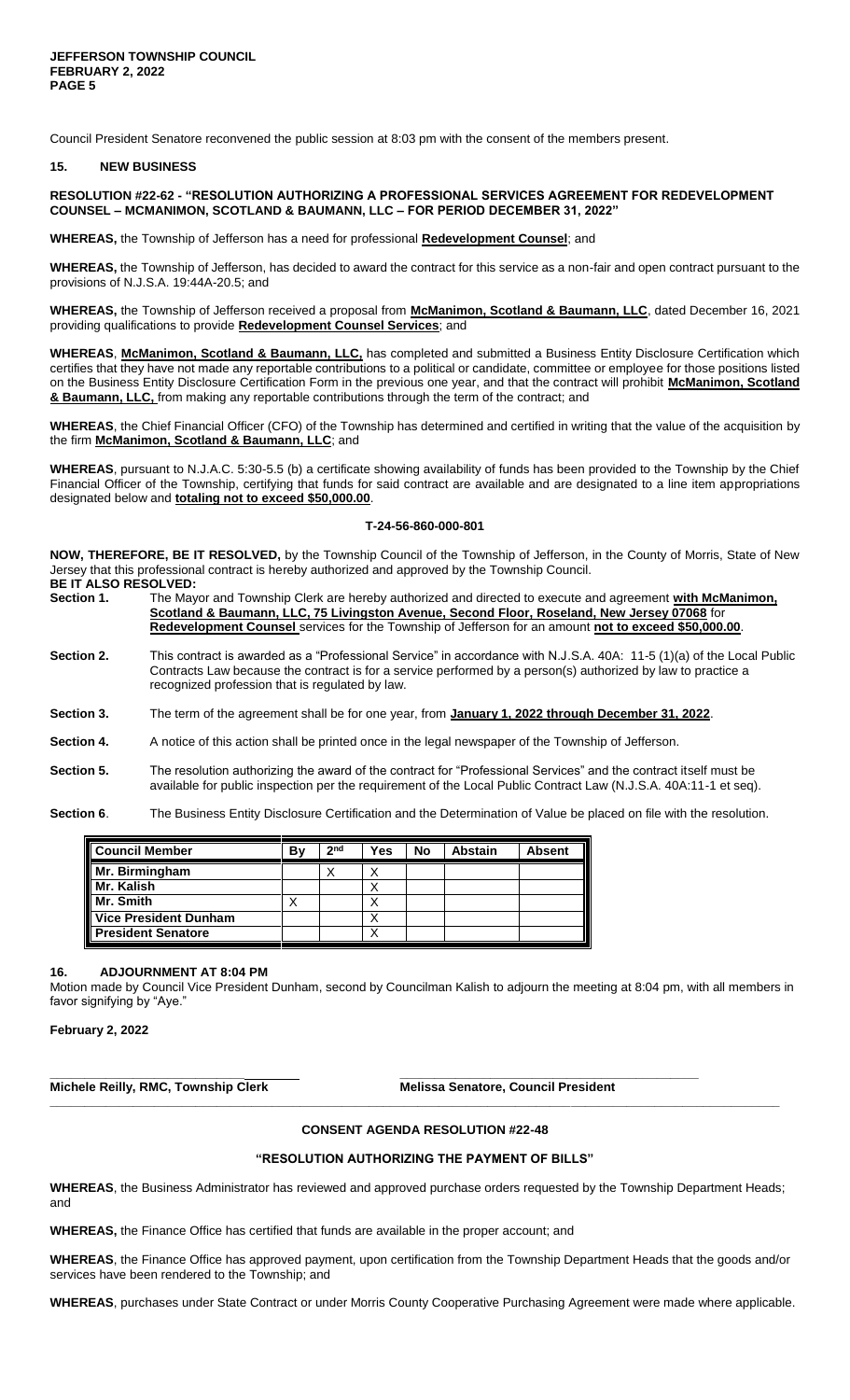**NOW, THEREFORE, BE IT RESOLVED** by the Township Council of the Township of Jefferson, County of Morris, State of New Jersey, that the current bills, dated **February 2, 2022** and on file and available for public inspection in the Office of the Treasurer and approved by him/her for payment, be paid.

\_\_\_\_\_\_\_\_\_\_\_\_\_\_\_\_\_\_\_\_\_\_\_\_\_\_\_\_\_\_\_\_\_\_\_\_\_\_\_\_\_\_\_\_\_\_\_\_\_\_\_\_\_\_\_\_\_\_\_\_\_\_\_\_\_\_\_\_\_\_\_\_\_\_\_\_\_\_\_\_\_\_\_\_\_\_\_\_\_\_\_\_\_\_\_\_\_\_\_\_\_\_\_\_\_\_

# **CONSENT AGENDA RESOLUTION #22-49**

## **"RESOLUTION AUTHORIZING ASSIGNMENT OF A TAX SALE CERTIFICATE – CERTIFICATE OF SALE #21-00011, BLOCK 278, LOT 1"**

**WHEREAS**, N.J.S.A. 54:5-113 authorizes assignment by a municipality of tax sale certificates for the full amount of the certificate, including all subsequent municipal taxes and other municipal charges; and

**WHEREAS**, Kiarra Baldassari has presented an offer to purchase, by assignment, **Certificate of Sale #21-00011** which was issued to the Municipality of Jefferson Township at a tax sale held October 28, 2021, on **Block 278 Lot 1,** known as 22 W. Shawnee Trl, Wharton, NJ, in the amount of **\$905.09,** being the full amount of the certificate, including all subsequent municipal taxes and other municipal charges.

**NOW THEREFORE, BE IT RESOLVED,** that the Township Council of the Township of Jefferson, County of Morris, State of New Jersey hereby authorizes the Mayor and Municipal Clerk to execute the necessary assignment document to effect assignment of the above referenced Certificate of Sale.

**BE IT FURTHER RESOLVED** that a copy of this resolution is and shall be forwarded to the Tax Collector.

# **CONSENT AGENDA RESOLUTION #22-50**

\_\_\_\_\_\_\_\_\_\_\_\_\_\_\_\_\_\_\_\_\_\_\_\_\_\_\_\_\_\_\_\_\_\_\_\_\_\_\_\_\_\_\_\_\_\_\_\_\_\_\_\_\_\_\_\_\_\_\_\_\_\_\_\_\_\_\_\_\_\_\_\_\_\_\_\_\_\_\_\_\_\_\_\_\_\_\_\_\_\_\_\_\_\_\_\_\_\_\_\_\_\_\_\_\_\_\_

# **"RESOLUTION AUTHORIZING A TEMPORARY BUDGET AMENDMENT"**

**WHEREAS,** N.J.S.A. 40A:4-19, Local Budget Law, provides that temporary appropriations may be made prior to the adoption of the **2022**  Budget for the purposes and amounts required in the manner therein provided; and

**WHEREAS,** the Township Council approved temporary budget appropriations (Resolution #22-37) on January 5, 2022; and

**WHEREAS,** the Chief Financial Officer (CFO) recommends the approval of additional appropriations for various accounts.

**NOW, THEREFORE, BE IT RESOLVED** by the Township Council of the Township of Jefferson, Morris County, that the following temporary appropriations be made and a copy of this shall be transmitted to the Chief Financial Officer for his/her records:

|                     |                                               |              | 2022 Temp     |
|---------------------|-----------------------------------------------|--------------|---------------|
| Account Id          | <b>Description</b>                            | 2021 Budget  | <b>Budget</b> |
| 1-01-20-110-110-000 | <b>ADMINISTRATION</b>                         |              |               |
| 1-01-20-110-110-200 | <b>ADMINISTRATION OTHER EXPENSE</b>           | 84,650       | 22,220.63     |
| 1-01-20-175-175-000 | <b>HISTORICAL SOCIETY</b>                     |              |               |
| 1-01-20-175-175-200 | <b>HISTORICAL SOC. Other Expense</b>          | 8,670.00     | 4,551.75      |
| 1-01-25-240-240-000 | <b>POLICE</b>                                 |              |               |
| 1-01-25-240-240-200 | POLICE Other Expense                          | 356,958.00   | 187,402.95    |
| 1-01-26-260-292-000 | <b>ROADS - SNOW REMOVAL</b>                   |              |               |
| 1-01-26-260-292-100 | SNOW REMOVAL - SNOW O/T S & W                 | 190,000.00   | 99,750.00     |
| 1-01-26-260-292-200 | <b>SNOW REMOVAL Other Expense</b>             | 400,000.00   | 210,000.00    |
| 1-01-26-310-310-000 | <b>BUILDINGS &amp; GROUNDS</b>                |              |               |
| 1-01-26-310-310-200 | BLDGS.& GROUNDS Other Expense                 | 83,700.00    | 21,971.25     |
| G-01-41-725-000-003 | <b>HIGHLANDS WATER USE CONSERVATION GRANT</b> |              | 48,000.00     |
|                     | <b>Totals</b>                                 | 1,123,978.00 | 593,896.58    |

#### **CONSENT AGENDA RESOLUTION #22-51**

\_\_\_\_\_\_\_\_\_\_\_\_\_\_\_\_\_\_\_\_\_\_\_\_\_\_\_\_\_\_\_\_\_\_\_\_\_\_\_\_\_\_\_\_\_\_\_\_\_\_\_\_\_\_\_\_\_\_\_\_\_\_\_\_\_\_\_\_\_\_\_\_\_\_\_\_\_\_\_\_\_\_\_\_\_\_\_\_\_\_\_\_\_\_\_\_\_\_\_\_\_\_\_\_\_\_\_

# **"RESOLUTION APPROVING TITLE VI DIAL A RIDE PROGRAM NON-DISCRIMINATION POLICY"**

**WHEREAS,** Jefferson Township is desirous of adopting and implementing a Title VI Dial A Ride Program Non-Discrimination Policy; and

**WHEREAS**, Jefferson Township will include and implement a Non-Discrimination Policy in conjunction with the Title VI Dial A Ride Program, in accordance with Title VI of the Civil Rights Act of 1964, as amended; and

**WHEREAS**, this Title VI Dial A Ride Program Non-Discrimination Policy shall serve as a guide to the Jefferson Township Recreation Department; and

**WHEREAS**, the goal of Jefferson Township is to provide the Non-Discrimination Policy to assist any person who believes he or she has been discriminated against on the basis of race, color, or national origin by the Township of Jefferson.

**NOW THEREFORE, BE IT RESOLVED** by the Township Council of the Township of Jefferson, in the County of Morris, State of New Jersey, that this Council hereby approves the Title VI Dial A Ride Program Non-Discrimination Policy.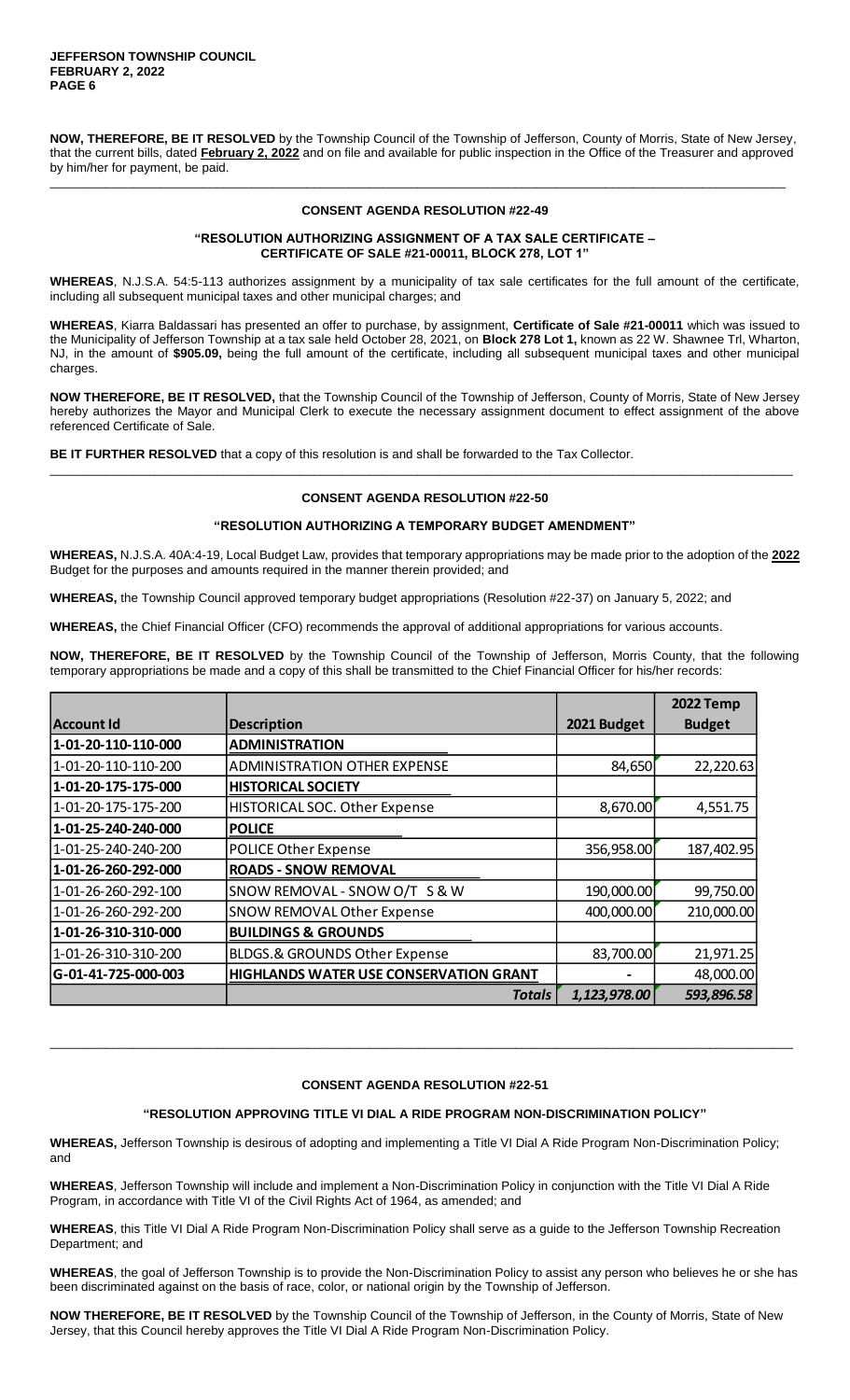## **CONSENT AGENDA RESOLUTION #22-52**

\_\_\_\_\_\_\_\_\_\_\_\_\_\_\_\_\_\_\_\_\_\_\_\_\_\_\_\_\_\_\_\_\_\_\_\_\_\_\_\_\_\_\_\_\_\_\_\_\_\_\_\_\_\_\_\_\_\_\_\_\_\_\_\_\_\_\_\_\_\_\_\_\_\_\_\_\_\_\_\_\_\_\_\_\_\_\_\_\_\_\_\_\_\_\_\_\_\_\_\_\_\_\_\_\_\_\_

### **"RESOLUTION AUTHORIZING THE REFUND OF PLANNING DEPARTMENT ESCROW FEES AND THE CLOSURE OF CERTAIN ESCROW ACCOUNTS"**

**WHEREAS,** there appears on the Planning Department records escrow fees as shown below; and

**WHEREAS,** the Planning Department recommends the refund of such account balances as the projects have been completed; and

**WHEREAS,** refunding the account balances will result in a zero dollar balance in such accounts.

**NOW, THEREFORE, IT RESOLVED** by the Township Council of the Township of Jefferson that the proper officers are hereby authorized and directed to issue checks to refund such escrow fees as hereafter shown below.

**BE IT FURTHER RESOLVED** that the Chief Financial Officer of the municipality is authorized to take such steps as are necessary to close these accounts.

| <b>ACCOUNT#</b> | <b>APPLICANT</b>                         | <b>AMOUNT</b> |
|-----------------|------------------------------------------|---------------|
| $10 - 19$       | Johnson & Johnson Esquires Trust Account | \$3,701.00    |
| $20 - 01$       | CORESTATES, INC.                         | \$4,101.56    |
| $20 - 10$       | Morris Habitat for Humanity              | \$655.77      |
| $20 - 11$       | Gerald Fahy                              | \$115.78      |
| $20 - 24$       | John Visicaro                            | \$1,602.58    |
| $21 - 01$       | Thomas Casmento                          | \$369.30      |
| $21 - 02$       | <b>Matthew Weems</b>                     | \$5.34        |
| $21 - 03$       | Michael Gramp                            | \$28.16       |
| $21 - 12$       | Francisco Rizo                           | \$873.00      |
|                 |                                          |               |
|                 |                                          | \$11,452.49   |

# \_\_\_\_\_\_\_\_\_\_\_\_\_\_\_\_\_\_\_\_\_\_\_\_\_\_\_\_\_\_\_\_\_\_\_\_\_\_\_\_\_\_\_\_\_\_\_\_\_\_\_\_\_\_\_\_\_\_\_\_\_\_\_\_\_\_\_\_\_\_\_\_\_\_\_\_\_\_\_\_\_\_\_\_\_\_\_\_\_\_\_\_\_\_\_\_\_\_\_\_\_\_\_\_\_\_\_ **CONSENT AGENDA RESOLUTION #22-53**

#### **"RESOLUTION AUTHORIZING CONTRACTS WITH CERTAIN APPROVED MORRIS COUNTY COOPERATIVE PRICING COUNCIL CONTRACT VENDORS FOR CONTRACTING UNITS "GRIFFITH-ALLIED TRUCKING, LLC. (D/B/A/) ALLIED OIL"**

**WHEREAS**, the Township of Jefferson, may by resolution and without advertising for bids, in accordance with N.J.S.A. 40A:11-11 of the Local Public Contracts Law, purchase goods or services under the Morris County Cooperative Pricing Council (MCCPC) contracts entered into on behalf of the Township of Randolph; and

**WHEREAS**, the Township of Jefferson has the need on a timely basis to purchase goods or services utilizing County contracts; and

**WHEREAS**, **MCCPC Contract #12 for** Ultra Low Sulphur Diesel Fuel was awarded to **Griffith-Allied Trucking, LLC. (d/b/a) Allied Oil, 25 Old Camplain Road, Hillsborough, NJ 08844**; and

**WHEREAS,** the Township of Jefferson desires to purchase, in an **amount not to exceed \$190,000.00 for Ultra Low Sulphur Diesel Fuel, MCCPC #12** through this resolution and properly executed contract, which shall be subject to all the conditions applicable to the current Morris County contracts; and

**WHEREAS**, pursuant to N.J.A.C. 5:30-5.5 (b) a certificate showing availability of funds has been provided to the Township by the Chief Financial Officer of the Township, certifying that the funds for said contract are available and are designated to a line item appropriations designated below and totaling **\$190,000.00.**

#### **2-01-31-430-430-291**

**NOW, THEREFORE, BE IT RESOLVED** by the Township Council of the Township of Jefferson that the Township Administrator is authorized to purchase **Ultra Low Sulphur Diesel Fuel in an amount not to exceed \$190,000.00 from Griffith-Allied Trucking, LLC. (d/b/a) Allied Oil, 25 Old Camplain Road, Hillsborough, NJ 08844.**

# **CONSENT AGENDA RESOLUTION #22-54**

**\_\_\_\_\_\_\_\_\_\_\_\_\_\_\_\_\_\_\_\_\_\_\_\_\_\_\_\_\_\_\_\_\_\_\_\_\_\_\_\_\_\_\_\_\_\_\_\_\_\_\_\_\_\_\_\_\_\_\_\_\_\_\_\_\_\_\_\_\_\_\_\_\_\_\_\_\_\_\_\_\_\_\_\_\_\_\_\_\_\_\_\_\_\_\_\_\_\_\_\_\_\_\_\_\_\_\_**

#### **"RESOLUTION AUTHORIZING CONTRACTS WITH CERTAIN APPROVED MORRIS COUNTY COOPERATIVE PRICING COUNCIL CONTRACT VENDORS FOR CONTRACTING UNITS "GRIFFITH-ALLIED**

**TRUCKING, LLC. (D/B/A/) ALLIED OIL"**

**WHEREAS**, the Township of Jefferson may, by resolution and without advertising for bids, in accordance with N.J.S.A. 40A:11-11 of the Local Public Contracts Law, purchase goods or services under the Morris County Cooperative Pricing Council (MCCPC) contracts entered into on behalf of the Township of Randolph; and

**WHEREAS**, the Township of Jefferson has the need on a timely basis to purchase goods or services utilizing County contracts; and

**WHEREAS**, **MCCPC Contract #1 Category A** was awarded to **Griffith-Allied Trucking, LLC. (d/b/a) Allied Oil 25 Old Camplain Road, Hillsborough, NJ 08844** for regular gasoline; and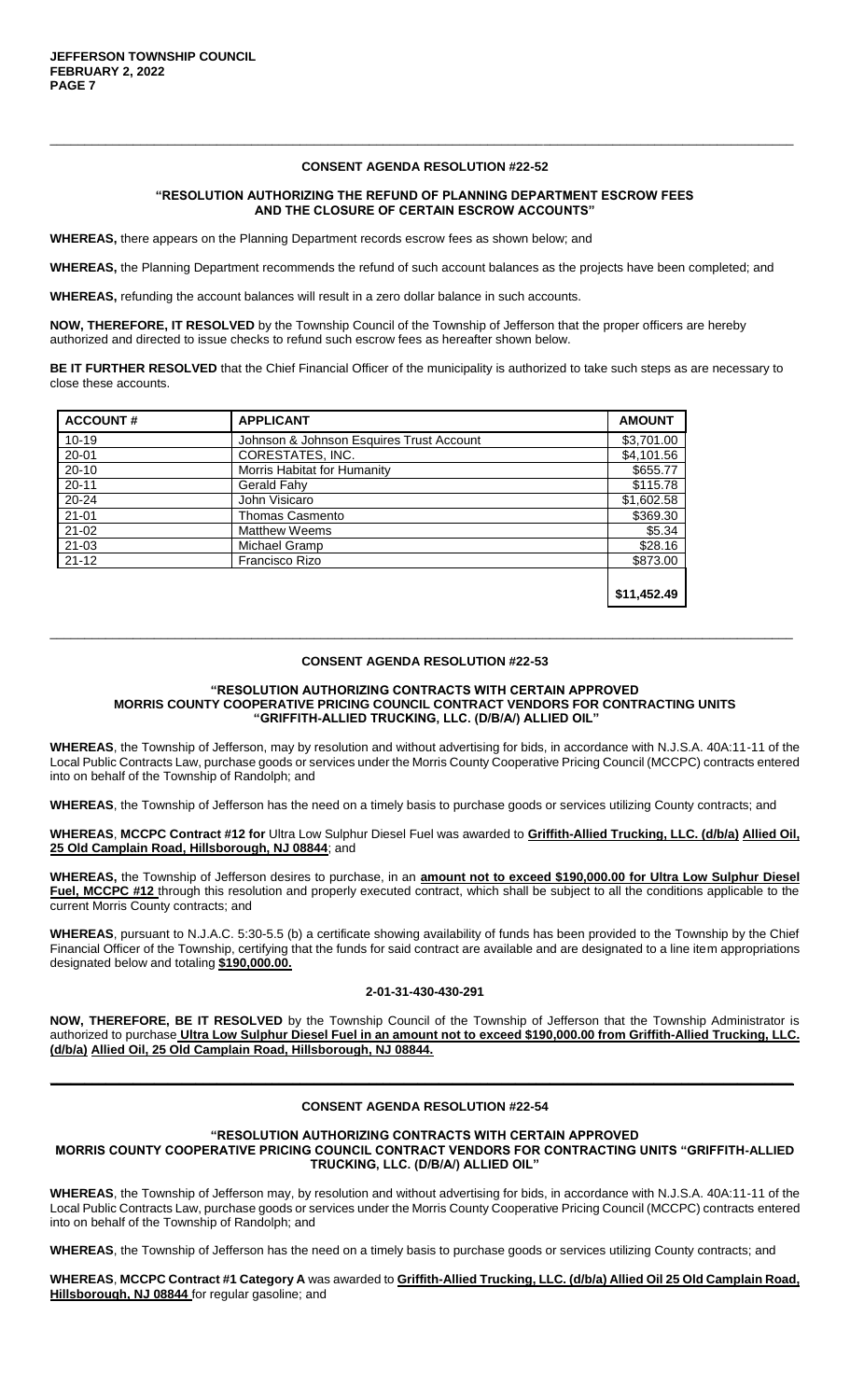**WHEREAS,** the Township of Jefferson desires to purchase, in an **amount not to exceed \$225,000.00 for regular gasoline, MCCPC #1-Category A** through this resolution and properly executed contract, which shall be subject to all the conditions applicable to the current Morris County contracts; and

**WHEREAS**, pursuant to N.J.A.C. 5:30-5.5 (b) a certificate showing availability of funds has been provided to the Township by the Chief Financial Officer of the Township, certifying that the funds for said contract are available and are designated to a line item appropriations designated below and totaling **\$225,000.00.**

# **2-01-31-430-430-291**

**NOW, THEREFORE, BE IT RESOLVED** by the Township Council of the Township of Jefferson that the Township Administrator is authorized to purchase **regular gasoline in an amount not to exceed \$225,000.00 Griffith-Allied Trucking, LLC (d/b/a) Allied Oil 25 Old Camplain Road, Hillsborough, NJ 08844.** \_\_\_\_\_\_\_\_\_\_\_\_\_\_\_\_\_\_\_\_\_\_\_\_\_\_\_\_\_\_\_\_\_\_\_\_\_\_\_\_\_\_\_\_\_\_\_\_\_\_\_\_\_\_\_\_\_\_\_\_\_\_\_\_\_\_\_\_\_\_\_\_\_\_\_\_\_\_\_\_\_\_\_\_\_\_\_\_\_\_\_\_\_\_\_\_\_\_\_\_\_\_\_\_\_\_\_

# **CONSENT AGENDA RESOLUTION #22-55**

#### **"RESOLUTION AUTHORIZING CONTRACTS WITH CERTAIN APPROVED NJ STATE & MORRIS COUNTY COOPERATIVE PRICING COUNCIL CONTRACT VENDOR FOR CONTRACTING UNITS – ATLANTIC COMMUNICATIONS"**

**WHEREAS**, the Township of Jefferson, may by resolution and without advertising for bids, in accordance with N.J.S.A. 40A:11-11 of the Local Public Contracts Law, purchase goods or services under the New Jersey State Cooperative Purchasing Program & Morris County Cooperative Pricing Council contracts entered into on behalf of the State Division of Purchase and Property in the Department of the Treasury & and the Township of Randolph; and

**WHEREAS**, the Township of Jefferson has the need on a timely basis to purchase goods or services utilizing State & County contracts; and

**WHEREAS**, the New Jersey State Cooperative Purchasing Program contracts **#T-0109, A83917, A83927, A83924, A83911, T-0106 #FLEET-00730, 17-FLEET-00749, 17-FLEET-00762** & the Morris County Cooperative Pricing Council contract #41, were awarded to **Atlantic Communications, 664 Route 15 South, Lake Hopatcong, NJ 07849** for radio communications equipment, repairs and installation and Vehicle Emergency sounds & lighting; and

**WHEREAS,** the Township of Jefferson desires to purchase, in an **amount not to exceed \$150,000.00** for radio communications equipment, repairs and installation and Vehicle Emergency sounds & lighting **which supports all police, fire and first aid agencies**  through this resolution and properly executed contract, which shall be subject to all the conditions applicable to the current New Jersey State Cooperative Purchasing Program & Morris County Cooperative Pricing Council contracts; and

**WHEREAS**, pursuant to N.J.A.C. 5:30-5.5 (b) a certificate showing availability of funds has been provided to the Township by the Chief Financial Officer of the Township, certifying that funds for said contract are available and are designated to a line item appropriations designated below and totaling \$150,000.00.

| 2-01-25-250-250-200 |
|---------------------|
| 2-01-25-255-255-200 |
| 2-01-25-255-256-200 |
| C-04-55-921-008-908 |
| C-04-55-921-008-909 |
| C-04-55-920-013-907 |
| C-04-55-921-008-913 |
| 2022 Capital TBD    |

**NOW, THEREFORE, BE IT RESOLVED** by the Township Council of the Township of Jefferson that the Township Administrator is authorized to purchase radio communications equipment, repairs and installation and Vehicle Emergency sounds & lighting **from the approved New Jersey State Cooperative Purchasing Program contracts #T-0109, A83917, A83927, A83924, A83911, T-0106 #FLEET-00730, 17-FLEET-00749, 17-FLEET-00762 & Morris County Cooperative Pricing Contract #41 in an amount not to exceed \$150,000.00 from Atlantic Communications, 664 Route 15 South, Lake Hopatcong, NJ 07849.**

# **CONSENT AGENDA RESOLUTION #22-56**

\_\_\_\_\_\_\_\_\_\_\_\_\_\_\_\_\_\_\_\_\_\_\_\_\_\_\_\_\_\_\_\_\_\_\_\_\_\_\_\_\_\_\_\_\_\_\_\_\_\_\_\_\_\_\_\_\_\_\_\_\_\_\_\_\_\_\_\_\_\_\_\_\_\_\_\_\_\_\_\_\_\_\_\_\_\_\_\_\_\_\_\_\_\_\_\_\_\_\_\_\_\_\_\_\_\_\_

### **"RESOLUTION AUTHORIZING CONTRACTS WITH CERTAIN APPROVED MORRIS COUNTY COOPERATIVE PRICING COUNCIL CONTRACT VENDORS FOR CONTRACTING UNITS – "ATLANTIC SALT, INC."**

**WHEREAS**, the Township of Jefferson may, by resolution and without advertising for bids, in accordance with N.J.S.A. 40A:11-11 of the Local Public Contracts Law, purchase goods or services under the Morris County Cooperative Pricing Council (MCCPC) contracts entered into on behalf of the Township of Randolph; and

**WHEREAS**, the Township of Jefferson has the need on a timely basis to purchase goods or services utilizing County contracts; and

**WHEREAS**, **MCCPC Contract #3** was awarded to **Atlantic Salt, Inc., 134 Middle Street, Ste. 210, Lowell, MA 01852** for Bulk Rock Salt; and

**WHEREAS,** the Township of Jefferson desires to purchase, in an **amount not to exceed \$250,000.00 for Bulk Rock Salt, MCCPC Contract #3** through this resolution and properly executed contract, which shall be subject to all the conditions applicable to the current Morris County contracts; and

**WHEREAS**, pursuant to N.J.A.C. 5:30-5.5 (b) a certificate showing availability of funds has been provided to the Township by the Chief Financial Officer of the Township, certifying that the funds for said contract are available and are designated to a line item appropriations designated below and totaling **\$250,000.00.**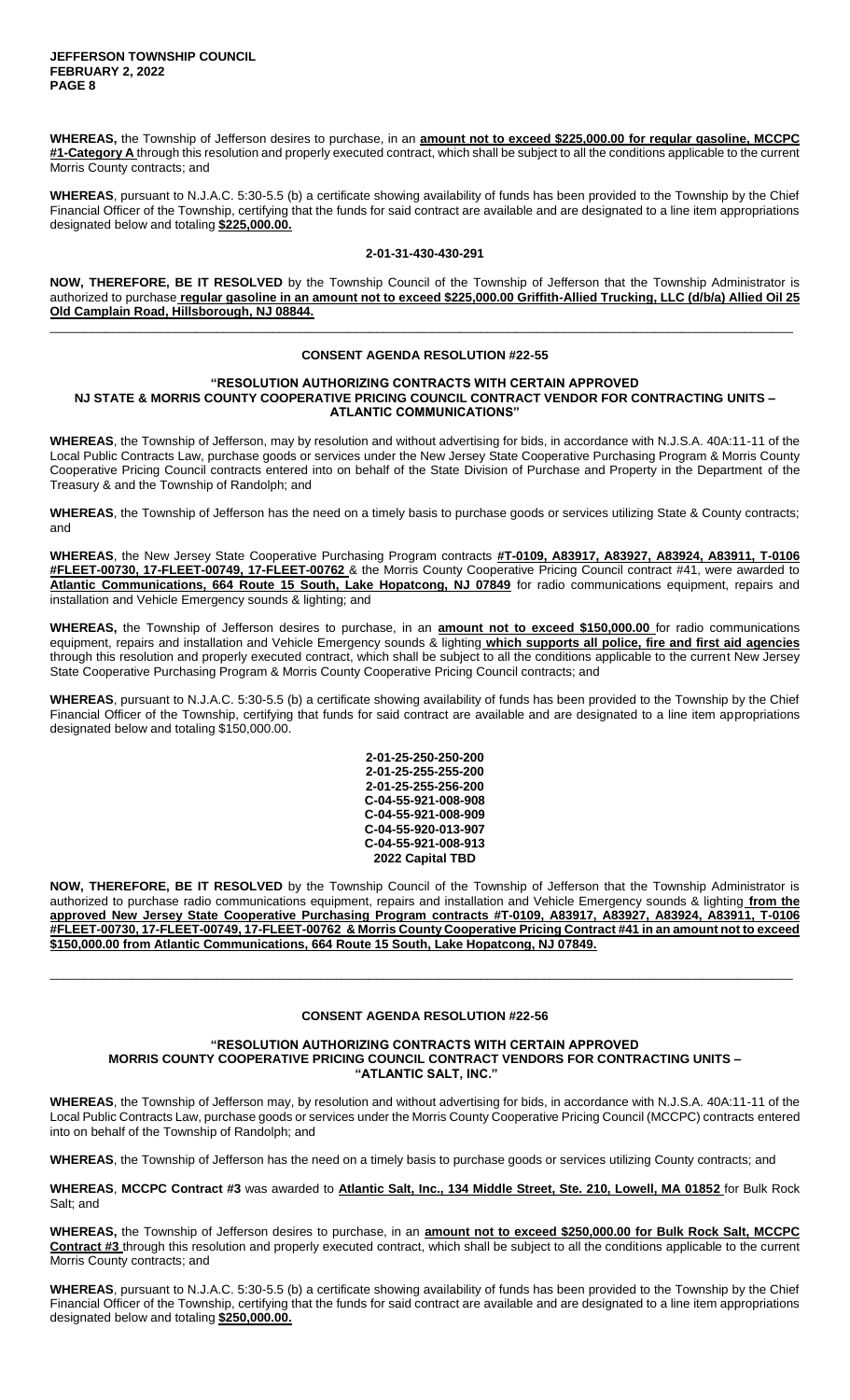#### **2-01-26-260-292-270 T-15-56-860-000-846**

**NOW, THEREFORE, BE IT RESOLVED** by the Township Council of the Township of Jefferson that the Township Administrator is authorized to purchase **Bulk Rock Salt in an amount not to exceed \$250,000.00 from Atlantic Salt, Inc., 134 Middle Street, Ste. 210, Lowell, MA 01852. \_\_\_\_\_\_\_\_\_\_\_\_\_\_\_\_\_\_\_\_\_\_\_\_\_\_\_\_\_\_\_\_\_\_\_\_\_\_\_\_\_\_\_\_\_\_\_\_\_\_\_\_\_\_\_\_\_\_\_\_\_\_\_\_\_\_\_\_\_\_\_\_\_\_\_\_\_\_\_\_\_\_\_\_\_\_\_\_\_\_\_\_\_\_\_\_\_\_\_\_\_\_\_\_\_\_\_**

# **CONSENT AGENDA RESOLUTION #22-57**

#### **"RESOLUTION AUTHORIZING CONTRACTS WITH CERTAIN APPROVED NEW JERSEY STATE AND MORRIS COUNTY PRICING COUNCIL CONTRACT VENDORS FOR CONTRACTING UNITS – "FIREFIGHTER ONE, LLC."**

**WHEREAS**, the Township of Jefferson, may by resolution and without advertising for bids in accordance N.J.S.A. 40A:11-12a and N.J.A.C.5:34-7.29 (c), purchase goods and services under the State of New Jersey Cooperative Purchasing Program and Morris County contracts entered into on behalf of the State of the Division of Purchase and Property in the Department and of the Treasury and the Morris County Cooperative Pricing Council; and

**WHEREAS**, the Township of Jefferson has the need on a timely basis to purchase goods or services utilizing State and County contracts; and

**WHEREAS,** State Contracts T-0790, T-0106, T-0969 and Morris County Cooperative Pricing Council, #6MOCCPC, Contract #40 was awarded to **Firefighter One, LLC., 34 Wilson Drive, Sparta, NJ 07871** for Fire Dex gear, Scott SCBA gear, Personal Protective Clothing, Extrication Equipment, rescue tools, Ponn hoses and Fire boat parts and repairs; and

**WHEREAS,** the Township of Jefferson desires to purchase, in an **amount not to exceed \$175,000.00** for Firefighter Equipment through this resolution and properly executed contract, which shall be subject to all the conditions applicable to the current New Jersey Cooperative Purchasing Program and Morris County contracts; and

**WHEREAS**, pursuant to N.J.A.C. 5:30-5.5 (b) a certificate showing availability of funds has been provided to the Township by the Chief Financial Officer of the Township, certifying that funds for said contract are available and are designated to a line item appropriations designated below and totaling \$175,000.00.

> **2-01-25-255-255-200 2-01-25-255-256-200 C-04-55-921-008-908 C-04-55-921-008-909 2022 Capital (TDB)**

**NOW, THEREFORE, BE IT RESOLVED** by the Township Council of the Township of Jefferson that the Township Administrator is authorized to purchase **Fire Dex gear, Scott SCBA gear, Personal Protective Clothing, Extrication Equipment, rescue tools, Ponn hoses and Fire boat parts and repairs from Firefighter One, LLC., 34 Wilson Drive, Sparta, NJ 07871**.

# \_\_\_\_\_\_\_\_\_\_\_\_\_\_\_\_\_\_\_\_\_\_\_\_\_\_\_\_\_\_\_\_\_\_\_\_\_\_\_\_\_\_\_\_\_\_\_\_\_\_\_\_\_\_\_\_\_\_\_\_\_\_\_\_\_\_\_\_\_\_\_\_\_\_\_\_\_\_\_\_\_\_\_\_\_\_\_\_\_\_\_\_\_\_\_\_\_\_\_\_\_\_\_\_\_\_\_ **CONSENT AGENDA RESOLUTION #22-58**

## **"RESOLUTION AUTHORIZING CONTRACTS WITH CERTAIN APPROVED STATE CONTRACT VENDORS FOR CONTRACTING UNITS PURSUANT TO N.J.S.A. 40A:11-12a" "CHAS. S. WINNER, INC., DBA AS WINNER FORD"**

**WHEREAS**, the Township of Jefferson, may by resolution and without advertising for bids in accordance with N.J.S.A. 40A:11-12a and N.J.A.C.5:34-7.29 (c), purchase goods and services under the State of New Jersey Cooperative Purchasing Program for any state contracts entered into on behalf of the State of the Division of Purchase and Property in the Department of the Treasury; and

**WHEREAS**, the Township of Jefferson has the need on a timely basis to purchase goods or services utilizing State contracts; and

**WHEREAS,** NJ State Contracts, T-2776, 20-FLEET-01189 was awarded to **Chas. S. Winner, Inc., DBA as Winner Ford, 250 Berlin Road, Cherry Hill, NJ 08034** for (4) 2022 FORD POLICE INTERCEPTOR UTILITY AWD vehicles with options & extended warranties; and

**WHEREAS,** the Township of Jefferson desires to purchase **(4) 2022 FORD POLICE INTERCEPTOR UTILITY AWD vehicles with options and extended warranties in an amount not to exceed \$141,346.40** for the Jefferson Township Police Department through this resolution and properly executed contract, which shall be subject to all the conditions applicable to the current New Jersey Cooperative Purchasing Program contracts; and

**WHEREAS**, pursuant to N.J.A.C. 5:30-5.5 (b) a certificate showing availability of funds has been provided to the Township by the Chief Financial Officer of the Township, certifying that funds for said contract are available and are designated to a line item appropriations designated below and totaling \$141,346.40

#### **2-01-25-240-240-263**

**NOW, THEREFORE, BE IT RESOLVED** by the Township Council of the Township of Jefferson that the Township Administrator is authorized to purchase **(4) 2022 FORD POLICE INTERCEPTOR UTILITY AWD vehicles with options and extended warranties in an amount not to exceed \$141,346.40 from Chas. S. Winner, Inc., DBA as Winner Ford, 250 Berlin Road, Cherry Hill, NJ 08034. \_\_\_\_\_\_\_\_\_\_\_\_\_\_\_\_\_\_\_\_\_\_\_\_\_\_\_\_\_\_\_\_\_\_\_\_\_\_\_\_\_\_\_\_\_\_\_\_\_\_\_\_\_\_\_\_\_\_\_\_\_\_\_\_\_\_\_\_\_\_\_\_\_\_\_\_\_\_\_\_\_\_\_\_\_\_\_\_\_\_\_\_\_\_\_\_\_\_\_\_\_\_\_\_\_\_\_**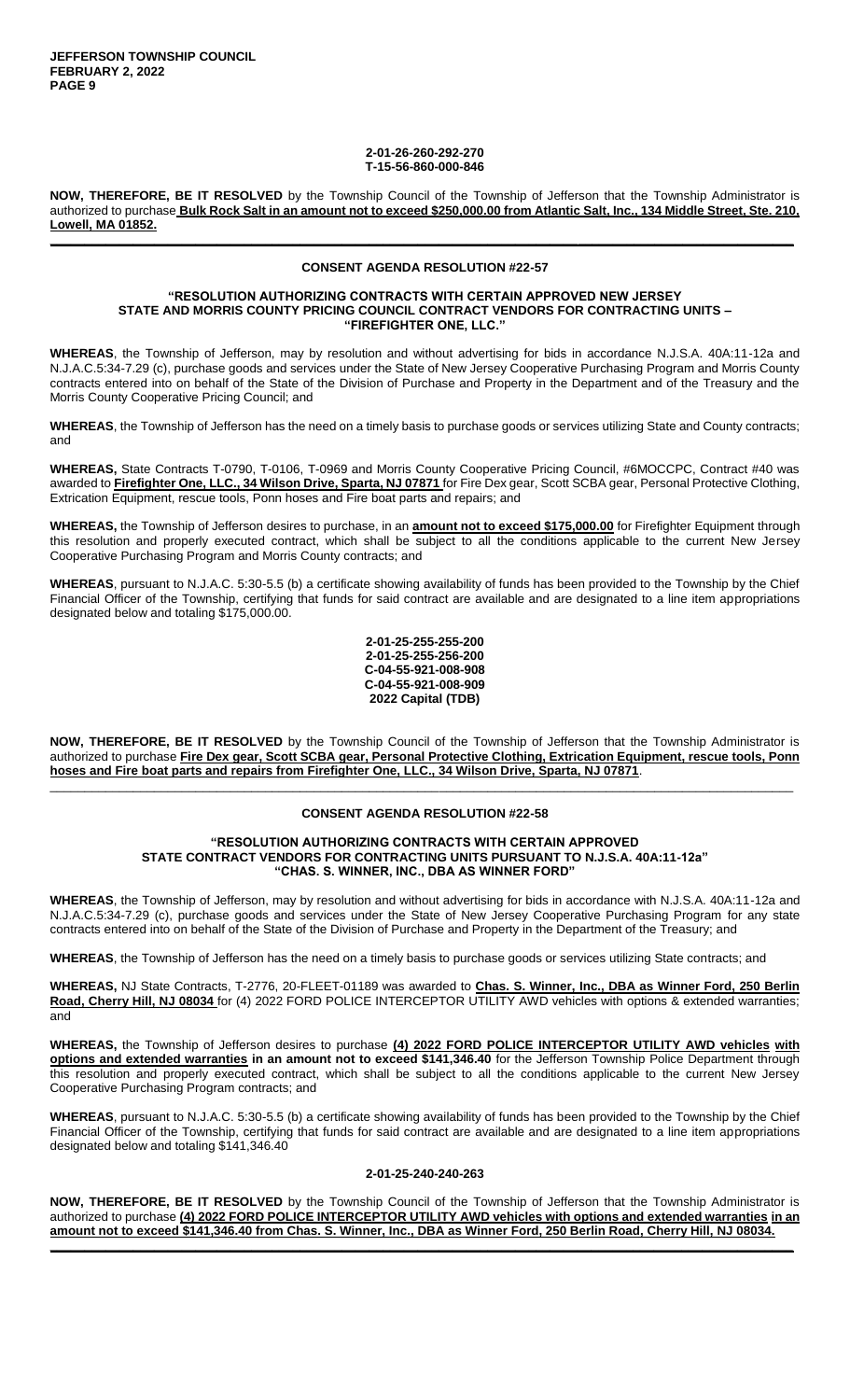## **CONSENT AGENDA RESOLUTION #22-59**

# **"RESOLUTION AUTHORIZING A PROFESSIONAL SERVICES AGREEMENT FOR ENGINEERING TO MOTT MACDONALD FOR THE WASTEWATER STUDY ASSOCIATED WITH THE HIGHLAND GRANT PROJECT"**

**WHEREAS,** the Township of Jefferson has a need for professional **Engineering services for Wastewater Study associated with the Highland Grant Project**; and

**WHEREAS,** the Township of Jefferson received a proposal from Mott MacDonald, dated March 20, 2020 for the cost to complete the Wastewater Study for the Township of Jefferson to extend sanitary sewer into two residential neighborhoods and commercial district within the Township of Jefferson; and

**WHEREAS**, **Mott MacDonald,** has completed and submitted a Business Entity Disclosure Certification which certifies that they have not made any reportable contributions to a political or candidate, committee or employee for those positions listed on the Business Entity Disclosure Certification Form in the previous one year, and that the contract will prohibit **Mott MacDonald,** from making any reportable contributions through the term of the contract; and

**WHEREAS**, the Chief Financial Officer (CFO) of the Township has determined and certified in writing that the value of the acquisition by the firm **Mott MacDonald**; and

**WHEREAS**, pursuant to N.J.A.C. 5:30-5.5 (b) a certificate showing availability of funds has been provided to the Township by the Chief Financial Officer of the Township, certifying that funds for said contract are available and are designated to a line item appropriations designated below and **totaling not to exceed \$100,000.00**.

#### **G-01-41-725-000-003**

**NOW, THEREFORE, BE IT RESOLVED,** by the Township Council of the Township of Jefferson, in the County of Morris, State of New Jersey that this professional contract is hereby authorized and approved by the Township Council. **BE IT ALSO RESOLVED:** 

| Section 1. | The Mayor and Township Clerk are hereby authorized and directed to execute and agreement with Mott<br>MacDonald, 412 Mount Kemble Avenue, Suite G22, Morristown, New Jersey 07960 for Engineering services for |
|------------|----------------------------------------------------------------------------------------------------------------------------------------------------------------------------------------------------------------|
|            | the Wastewater Study associated with the Highlands Grant to the Township of Jefferson as set forth in a proposal<br>dated March 20. 2020 for an amount not to exceed \$100,000,00.                             |

- **Section 2.** This contract is awarded as a "Professional Service" in accordance with N.J.S.A. 40A: 11-5 (1)(a) of the Local Public Contracts Law because the contract is for a service performed by a person(s) authorized by law to practice a recognized profession that is regulated by law.
- **Section 3.** The term of the agreement shall be till the report is completed, or one year, from **January 1, 2022 through December 31, 2022**.
- **Section 4.** A notice of this action shall be printed once in the legal newspaper of the Township of Jefferson.
- **Section 5.** The resolution authorizing the award of the contract for "Professional Services" and the contract itself must be available for public inspection per the requirement of the Local Public Contract Law (N.J.S.A. 40A:11-1 et seq).

**Section 6**. The Business Entity Disclosure Certification and the Determination of Value be placed on file with the resolution. \_\_\_\_\_\_\_\_\_\_\_\_\_\_\_\_\_\_\_\_\_\_\_\_\_\_\_\_\_\_\_\_\_\_\_\_\_\_\_\_\_\_\_\_\_\_\_\_\_\_\_\_\_\_\_\_\_\_\_\_\_\_\_\_\_\_\_\_\_\_\_\_\_\_\_\_\_\_\_\_\_\_\_\_\_\_\_\_\_\_\_\_\_\_\_\_\_\_\_\_\_\_\_\_\_\_

# **CONSENT AGENDA RESOLUTION #22-60**

#### **"RESOLUTION AUTHORIZING J. CALDWELL & ASSOCIATES, LLC TO COMPLETE THE TOWNSHIP'S 3rd ROUND AFFORDABLE HOUSING ELEMENT AND FAIR SHARE PLAN"**

WHEREAS, the Township of Jefferson has a need to complete the 3<sup>rd</sup> Round Affordable Housing Element and Fair Share Plan and Spending Plan in order to comply with affordable housing requirements and obtain approval for use of the Township Housing Trust Funds; and

**WHEREAS,** the Township of Jefferson received a proposal from J. Caldwell & Associates, LLC., dated November 30, 20221 for the cost to complete the 3<sup>rd</sup> Round Affordable Housing Element and Fair Share Plan, plus assistance with the Township Spending Plan, in an amount not exceed \$26,000.00; and

**WHEREAS**, **J. Caldwell & Associates, LLC.,** has completed and submitted a Business Entity Disclosure Certification which certifies that they have not made any reportable contributions to a political or candidate, committee or employee for those positions listed on the Business Entity Disclosure Certification Form in the previous one year, and that the contract will prohibit **J. Caldwell & Associates, LLC.,**  from making any reportable contributions through the term of the contract; and

**WHEREAS**, the Chief Financial Officer (CFO) of the Township has determined and certified in writing that the value of the services rendered by the firm **J. Caldwell & Associates will exceed \$17,500**; and

**WHEREAS**, pursuant to N.J.A.C. 5:30-5.5 (b) a certificate showing availability of funds has been provided to the Township by the Chief Financial Officer of the Township, certifying that funds for said contract are available and are designated to a line item appropriations designated below and **totaling \$26,000.00**.

#### **T-24-56-860-000-801**

**NOW, THEREFORE, BE IT RESOLVED,** by the Township Council of the Township of Jefferson, in the County of Morris, State of New Jersey that this professional contract is hereby authorized and approved by the Township Council. **BE IT ALSO RESOLVED:** 

**Section 1.** The Mayor and Township Clerk are hereby authorized and directed to execute and agreement **with J. Caldwell & Associates, LLC., 145 Spring Street, Newton, New Jersey 07860** for **Planner** services to the Township of Jefferson as set forth in a proposal dated **November 30, 2021** for an annual fee **not to exceed \$26,000.00**.